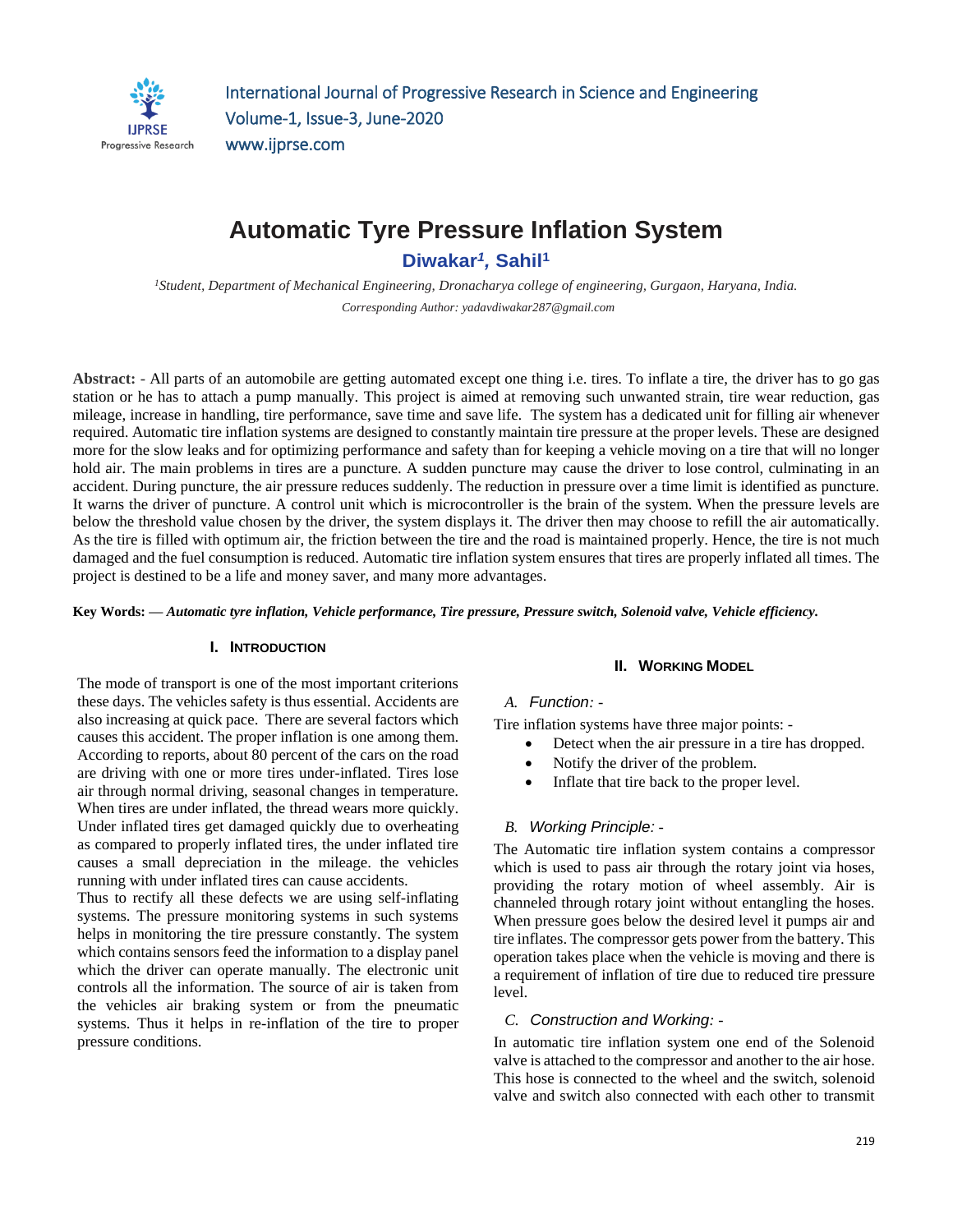

## International Journal of Progressive Research in Science and Engineering Volume-1, Issue-3, June-2020 www.ijprse.com

the signals from one end to another. The wheel and the components are assembled to the frame of the system.

Whenever there is a change in pressure of the tyre this pressure is sensed by the pressure sensor which is precalibrated, this switch gives the signal to the valve and the solenoid will energize and valve open. The compressed air will start flowing and inflating the tire and when the calibrated pressure is obtained the sensor will give the signal and the solenoid will de-energized and valve close. With this we obtained the calibrated pressure and vehicle will run smoothly without any pressure drop in the tires.



Fig.1. Working model of the project.





Fig.2. Before System Is Installed



Fig.3. After System Is Installed

The two graphs show a comparison between the pressure level in tire and the life time of the tire before and after using the system

Fig.1.- Before using the system, the pressure level is not maintained properly. Due to this improper maintenance of the tire, the tire life time falls rapidly. This causes the early replacement of tire. The under inflation also causes more wear and tear of the tire. This under inflation allows punctures to occur easily.

Fig.2. After using the system, the pressure level is maintained properly. The tire is filled with optimum air. Thus the life time of the tire is maintained properly. As it is filled with optimal air the probability of puncture is greatly reduce.

### **IV. ADVANTAGES**

Following are the advantages of automatic tire pressure inflation system:

- Increase the vehicle efficiency.
- Increase the life span of tire.
- This will reduce the tire wear because of uniform pressure in the tires.
- The cost of the system is optimized, but increases safety, comfort and efficiency.
- The weight of the system is very less so one can use in cars, buses etc.

#### **V. CONCLUSION**

We can conclude that this system ensures us that each and every tire is properly inflated to the proper tire pressure throughout the journey and it also improves tire life, reduces tire wear, increases fuel efficiency and also increases the overall safety of the vehicle, it also monitors the tire pressure constantly, provide us the proper inflation and deflation of the